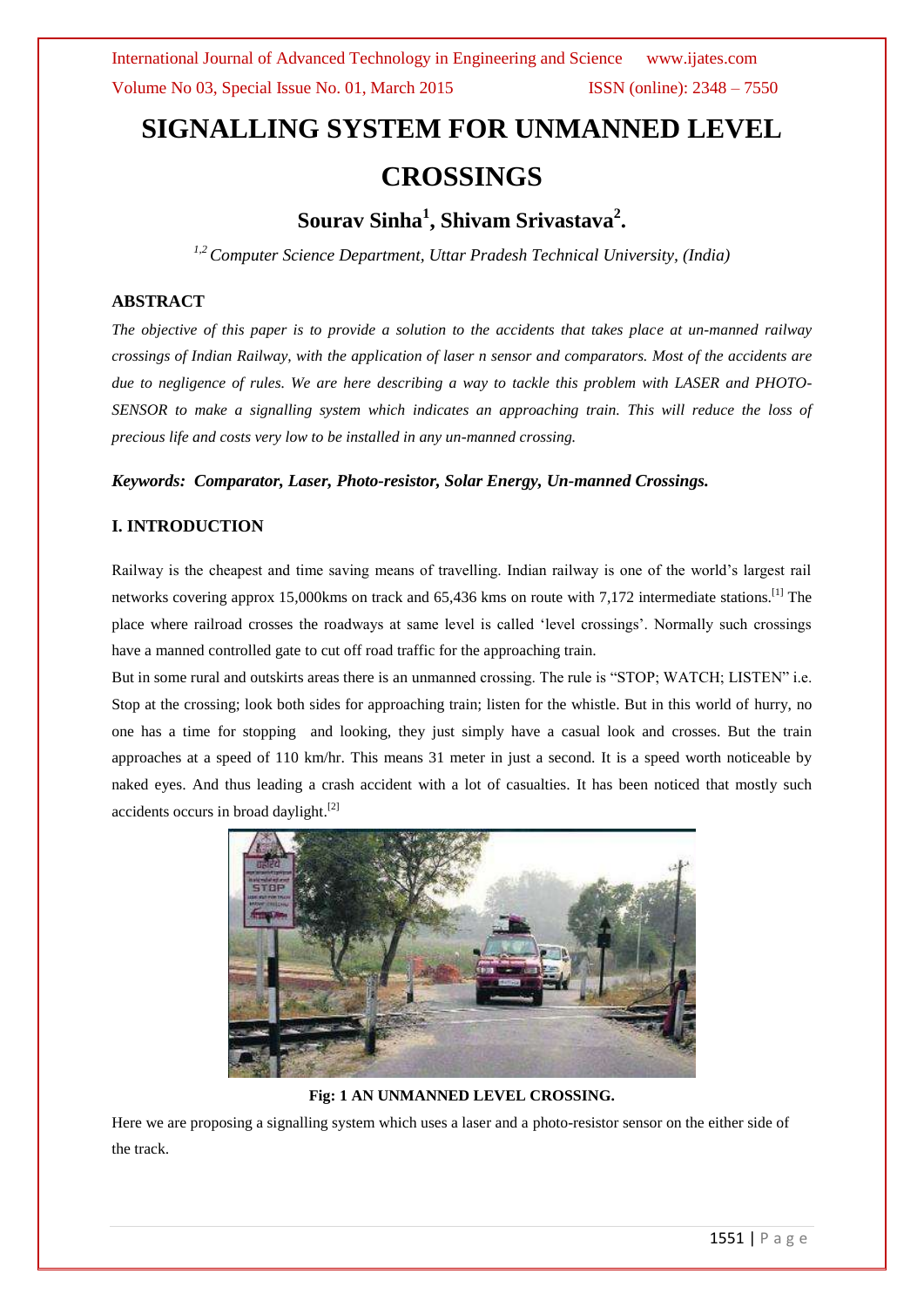International Journal of Advanced Technology in Engineering and Science www.ijates.com Volume No 03, Special Issue No. 01, March 2015 **ISSN** (online): 2348 – 7550

#### **The Setup**



#### **Fig:2 Laser And Sensor Placed on Track.**

The Photo-resistors are placed on one side of track and on other side the other side a laser beam is directed to it. When a train approaches it cut the light beam, which falls on the photo-resistor. This will lead to the "RED COLOURED LED LIGHTS" on the level crossing to glow. And when the train passes it will again set the laser light to fall on the photo-resistor and the LED LIGHTS will turn off.



#### **Fig:3 Common Chassis For All Types of Wagons.**

As railway uses a various types of wagons, so we have to place our setup at the level just above the wheels which is same for all types of wagons. For the power source, a solar panel and a battery is to be used. The circuit for this proposal needs very less power as we are using LED indicator which requires very less energy.

#### **II. THE CIRCUIT**

The Circuit consist of a led which act as indicator , a photo- resistor which act as sensor, a laser which act as light source and the main component. A solar panel and battery to provide electricity. A comparator to read the sensor.

#### **1.1.The LED indicator**

LED stands for "Light Emitting Diode" it is a p-n junction diode which emits light when activated. When activated Electrons recombine with the holes and produces Light in form of "Photon". It requires very less power, and these days widely used, so is ideal for Indicators. We need Red light to indicate approaching Train as Red is noticeable from a long distance.

#### **1.2.Photo-Resistor**

Photo resistor is also known as Light Dependent Resistor (LDR) or Photocell. It is a variable Resistor which is controlled by the amount of light falling on it. When the light beam falls on the receiver section of photoresistor, then it offers a very low resistance. But in dark it offers a very high resistance. The variance of resistance on the effect of light makes it suitable for the light sensing. The resistance also varies on the intensity of light.

#### **1.3.Laser**

LASER simply stands for Light Amplification by Stimulated Emission of Radiation. We are using Laser as it is small but a rather powerful light source. We have placed the laser so that it falls on the photo-resistor to activate it. We have chosen LASER LIGHTS over other source as it is compact and uses very less power. The power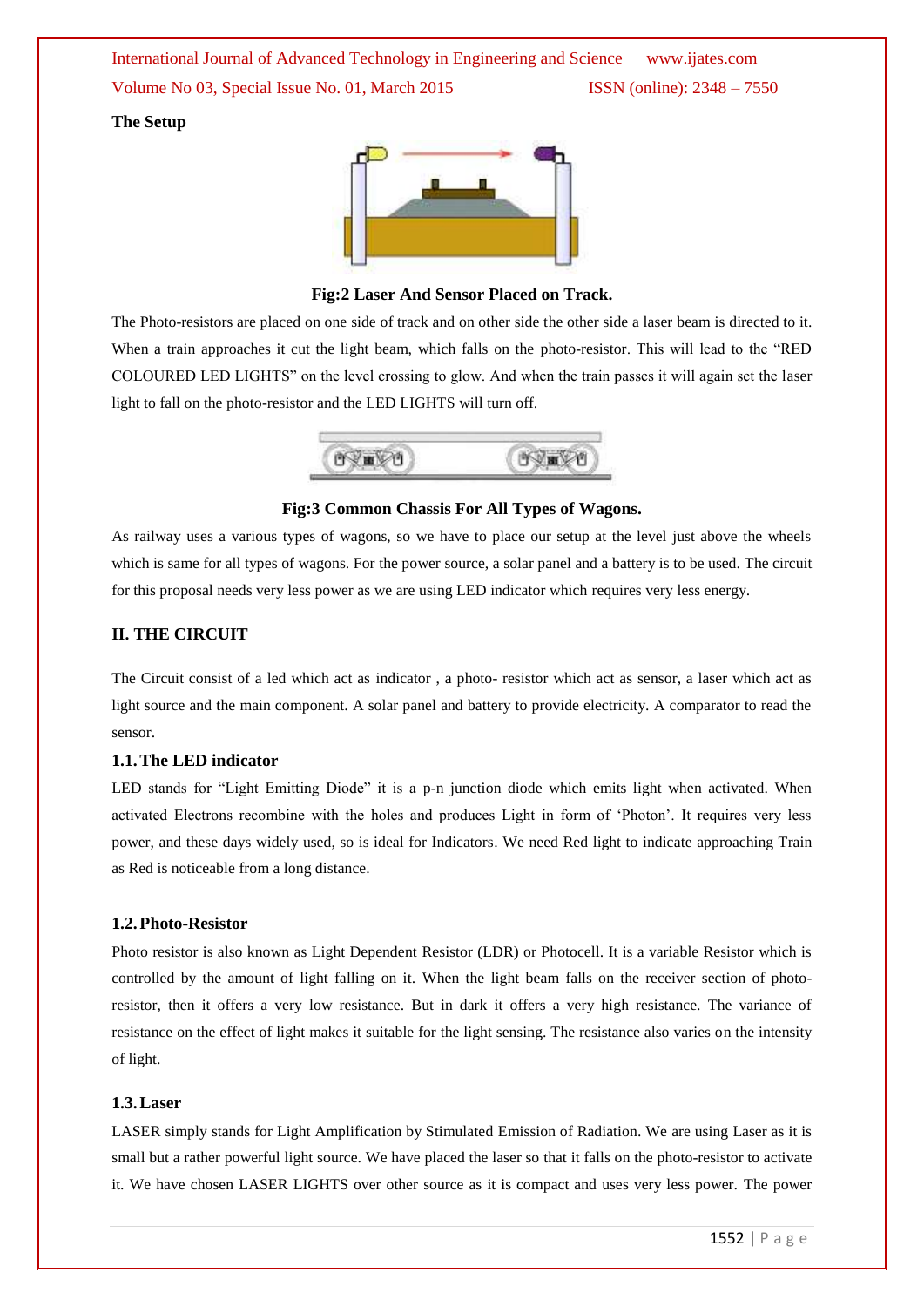# International Journal of Advanced Technology in Engineering and Science www.ijates.com Volume No 03, Special Issue No. 01, March 2015 **ISSN** (online): 2348 – 7550

input and the strength of laser would depend on the "Width of the track at the crossing". The resistance of Photo Resistor depends upon the frequency of the laser light also.

#### **1.4.Comparator**

Comparator is an electronic device which compares the input Voltages. It has two inputs  $(V_1 \& V_2)$  and one output (V<sub>out</sub>). The output varies accordingly to the input. Output (V<sub>out</sub>) is 1 when the input voltage V<sub>1</sub> is greater than input voltage  $V_2$ . And output ( $V_{out}$ ) is 0 when  $V_1$  is less than  $V_2$ <sup>[4]</sup>. The block diagram of Comparator is given as:



**Fig:4 Block Diagram of comparator**

Comparator is used to read the sensor (photo-Resistor) according to which the decision of signalling is taken. The circuit is designed so that the output will lead to the LED and signalling the approaching train.

## **1.5. Solar panel and other power components**

For the circuit to work it need power source. A solar panel and a battery would be ideal for this as sun is the prominent source of energy. One  $m^2$  area of solar panel produces 1000Watt<sup>[3]</sup> which is sufficient for our circuit.

#### **1.6. Circuit Diagram**



**Fig:5 Circuit Diagram for Reading Sensor(LDR).**

The voltage V is to be selected as per the Comparator. The Variable resistor is provided so that in case of change in frequency or intensity of the light it could be changed for the circuit to work. The resistor  $R_1$  is provided to control the current to the LED indicator. The final setup may look like



**Fig:6 The Final Setup of Sensors**